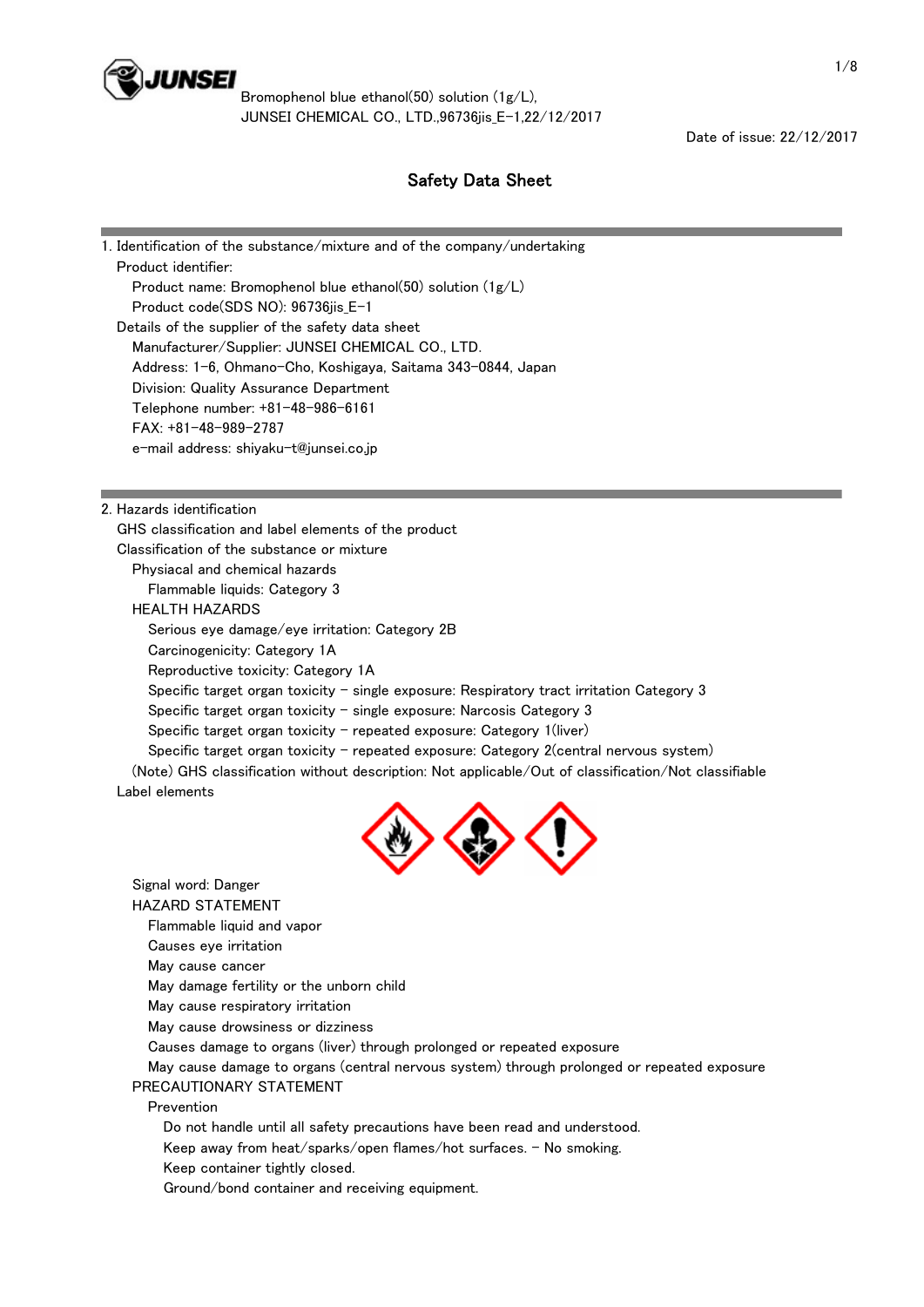

Bromophenol blue ethanol(50) solution (1g/L),

### JUNSEI CHEMICAL CO., LTD.,96736jis\_E-1,22/12/2017

Use explosion-proof electrical/ventilating/lighting equipment.

Use only non-sparking tools.

Take precautionary measures against static discharge.

Do not breathe dust/fume/gas/mist/vapors/spray.

Use only outdoors or in a well-ventilated area.

Wash contaminated parts thoroughly after handling.

Wear protective gloves and face protection.

Use personal protective equipment as required.

Do not eat, drink or smoke when using this product.

## Response

In case of fire: Use appropriate media for extinction.

Get medical advice/attention if you feel unwell.

IF INHALED: Remove person to fresh air and keep comfortable for breathing.

IF ON SKIN (or hair): Take off immediately all contaminated clothing. Rinse skin with water/shower.

IF IN EYES: Rinse cautiously with water for several minutes. Remove contact lenses, if

present and easy to do. Continue rinsing.

If eye irritation persists: Get medical advice/attention.

### **Storage**

Store in a well-ventilated place. Keep container tightly closed. Keep cool.

Store locked up.

## Disposal

Dispose of contents/container in accordance with local/national regulation.

Physical and Chemical hazards

Flammable liquid. Vapor/air mixture may explode.

## 3. Composition/information on ingredients

#### Mixture/Substance selection:

Mixture

 Ingredient name:Bromophenol blue Content(%):ca. 0.1 Chemical formula:C19H10Br4O5S Chemicals No, Japan:4-907;5-3566 CAS No.:115-39-9 MW:669.96 ECNO:204-086-2

Ingredient name:Ethanol

 Content(%):ca. 41.7 Chemical formula:C2H5OH Chemicals No, Japan:2-202 CAS No.:64-17-5 MW:46.07 ECNO:200-578-6

 Ingredient name:Water Content(%):Residual quantity of the ingredient mentioned above. Chemical formula:H2O CAS No.:7732-18-5 MW:18.02 ECNO:231-791-2 Note : The figures shown above are not the specifications of the product.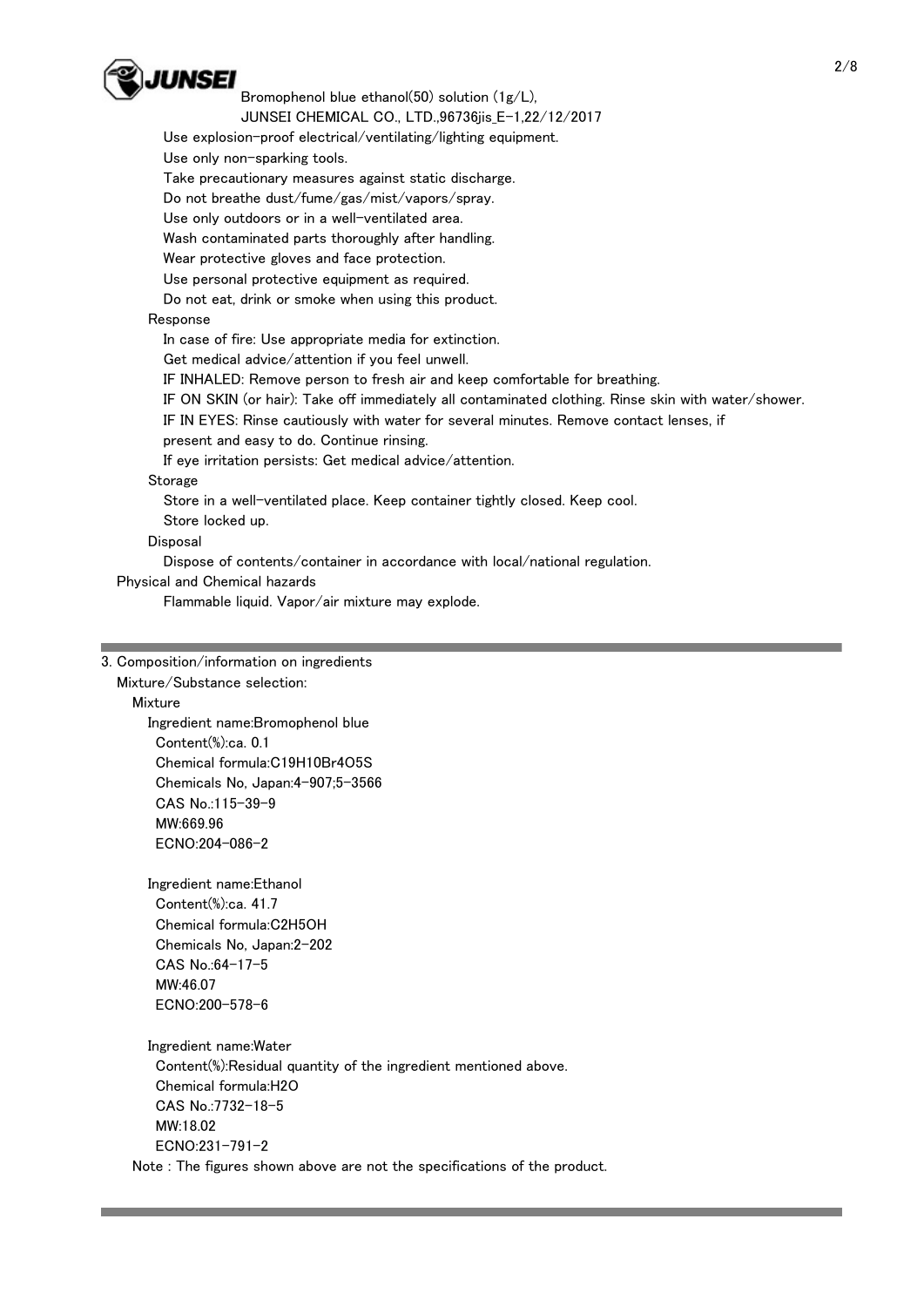

Bromophenol blue ethanol(50) solution (1g/L),

JUNSEI CHEMICAL CO., LTD.,96736jis\_E-1,22/12/2017

### 4. First-aid measures

Descriptions of first-aid measures

General measures

Get medical attention/advice if you feel unwell.

IF INHALED

Remove person to fresh air and keep comfortable for breathing.

Call a POISON CENTER or doctor/physician if you feel unwell.

## IF ON SKIN (or hair)

Take off immediately all contaminated clothing. Rinse skin with water/shower.

If skin irritation or rash occurs: Get medical advice/attention.

#### IF IN EYES

Rinse cautiously with water for several minutes. Remove contact lenses, if present and easy

to do. Continue rinsing.

If eye irritation persists: Get medical advice/attention.

- IF SWALLOWED
	- Rinse mouth.

Call a POISON CENTER or doctor/physician if you feel unwell.

## 5. Fire-fighting measures

### Extinguishing media

Suitable extinguishing media

In case of fire, use water mist, foam, dry powder, CO2.

Specific hazards arising from the substance or mixture

Containers may explode when heated.

Fire may produce irritating, corrosive and/or toxic gases.

Runoff from fire control or dilution water may cause pollution.

#### Advice for firefighters

Specific fire-fighting measures

Evacuate non-essential personnel to safe area.

Cool container with water spray.

Special protective equipment and precautions for fire-fighters

Wear fire/flame resistant/retardant clothing.

Wear protective gloves/protective clothing/eye protection/face protection.

 Firefighters should wear self-contained breathing apparatus with full face peace operated positive pressure mode.

#### 6. Accidental release measures

Personnel precautions, protective equipment and emergency procedures

Keep unauthorized personnel away.

 In case of contact with substance, immediately flush skin or eyes with running water for at least 20 minutes.

Ventilate area after material pick up is complete.

Wear proper protective equipment.

PUBLIC SAFTY: Ventilate closed spaces before entering.

Environmental precautions

Runoff to sewer may create fire or explosion hazard.

Vapor explosion hazard indoors, outdoors or in sewers.

Avoid release to the rivers, lakes, ocean and groundwater.

Methods and materials for containment and cleaning up

 Absorb spill with inert material (dry sand, earth, et al), then place in a chemical waste container. Use clean non-sparking tools to collect absorbed material.

All equipment used when handling the product must be grounded.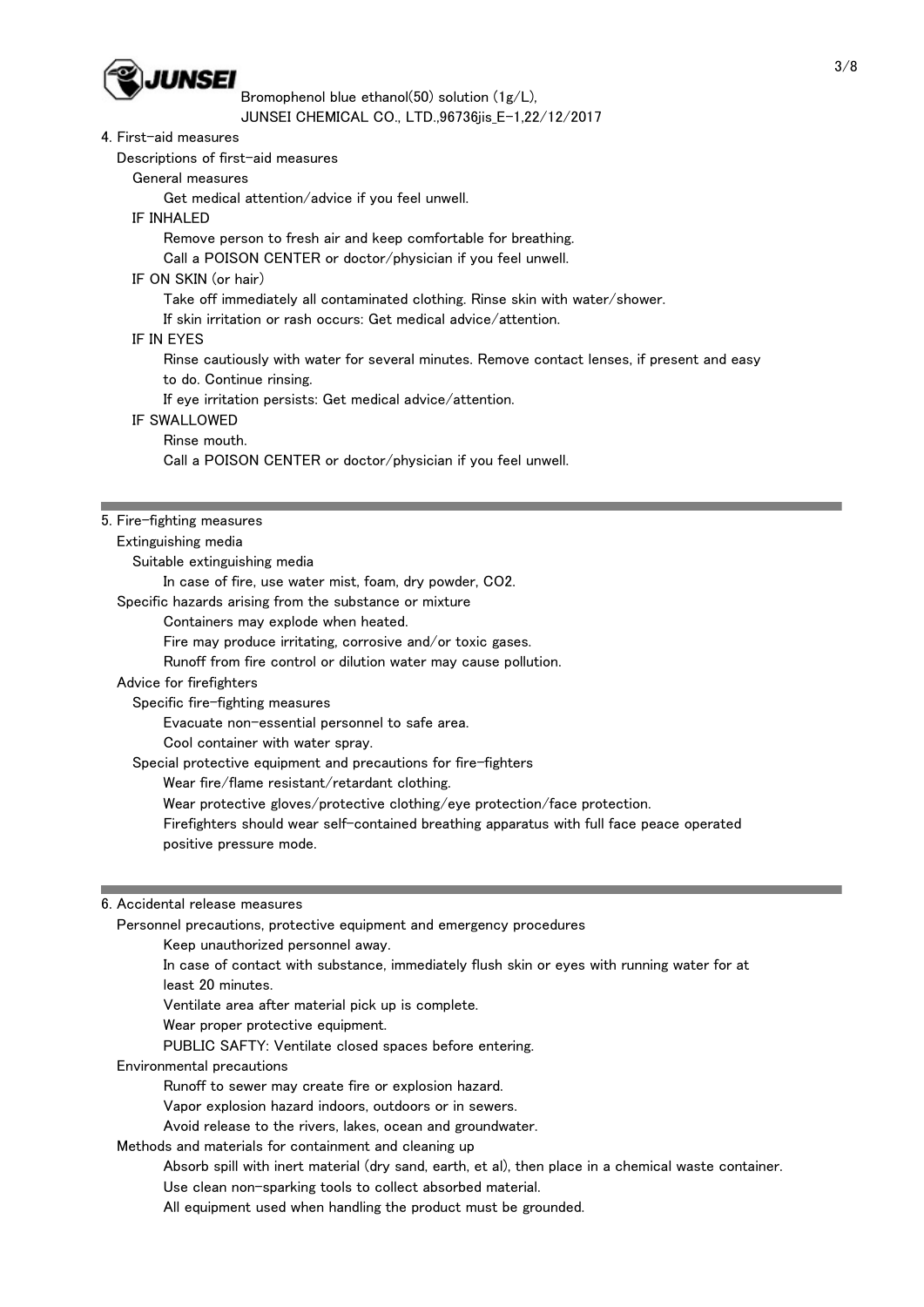

Bromophenol blue ethanol(50) solution (1g/L),

JUNSEI CHEMICAL CO., LTD.,96736jis\_E-1,22/12/2017

Preventive measures for secondary accident

Collect spillage.

Stop leak if you can do it without risk.

ELIMINATE all ignition sources (no smoking, flares, sparks or flames in immediate area).

Prevent entry into waterways, sewers, basements or confined areas.

# 7. Handling and storage

 Precautions for safe handling Preventive measures (Exposure Control for handling personnel) Do not breathe dust/fume/gas/mist/vapors/spray. (Protective measures against fire and explosion) Keep away from heat/sparks/open flames/hot surfaces. - No smoking. Ground/bond container and receiving equipment. Use explosion-proof electrical/ventilating/lighting equipment. Use only non-sparking tools. Take precautionary measures against static discharge. Exhaust/ventilator Exhaust/ventilator should be available. Safety treatments Avoid contact with skin. Avoid contact with eyes. Avoid breathing dust, fume, gas, mist or vapor. Safety Measures/Incompatibility Do not handle until all safety precautions have been read and understood. Use only outdoors or in a well-ventilated area. Wear protective gloves, protective clothing or face protection. Wear protective gloves and face protection. Use personal protective equipment as required. When using do not eat, drink or smoke. Conditions for safe storage, including any incompatibilities Recommendation for storage Store in a well-ventilated place. Keep container tightly closed. Keep cool. Keep cool. Protect from sunlight. Store locked up.

# 8. Exposure controls/personal protection

 Control parameters No control value data available in MHLW Adopted value (Ethanol) No Adopted value data available in JSOH ACGIH(2008) STEL: 1000ppm (URT irr) OSHA-PEL (Ethanol) TWA 1000ppm, 1900mg/m3 Exposure controls Appropriate engineering controls Do not use in areas without adequate ventilation. Eye wash station should be available. Washing facilities should be available.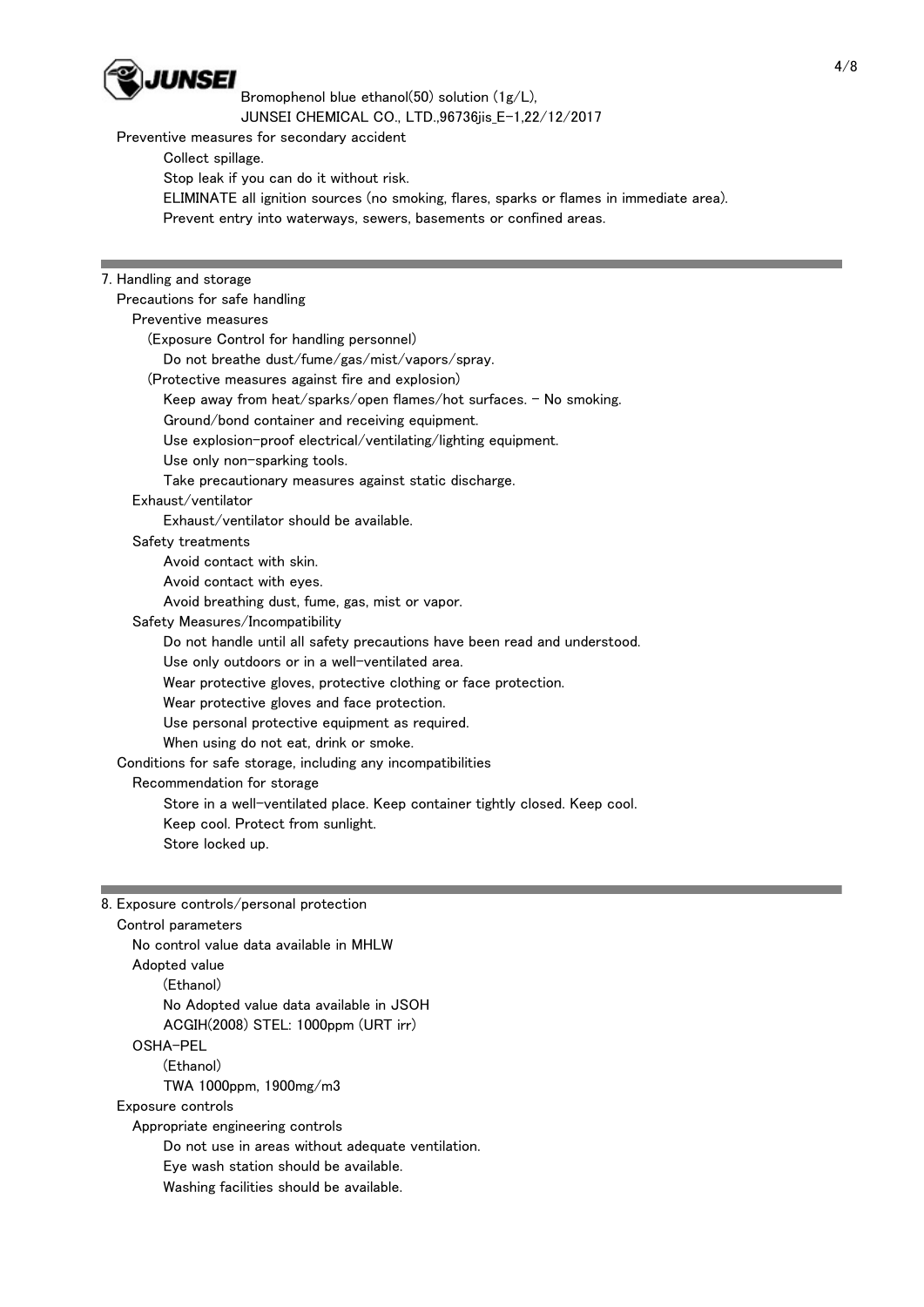

 Individual protection measures Respiratory protection Wear respiratory protection. Hand protection Wear protective gloves. Recommended material(s): butyl rubber, viton Consult with your glove and/or personnel equipment manufacturer for selection of appropriate compatible materials. Eye protection Wear safety glasses with side-shields. Wear eye/face protection. Safety and Health measures Wash … thoroughly after handling. Do not eat, drink or smoke when using this product. 9. Physical and Chemical Properties Information on basic physical and chemical properties

 Physical properties Appearance: Liquid Color: Yellowish-brown Odor data N.A. pH data N.A. Phase change temperature Initial Boiling Point/Boiling point: 79℃(Ethanol) Melting point/Freezing point data N.A. Decomposition temperature data N.A. Flash point: 24.0℃(estimated value) Auto-ignition temperature: 363℃(Ethanol) Explosive properties data N.A. Vapor pressure data N.A. Vapor density data N.A. Specific gravity/Density data N.A. **Solubility**  Solubility in water: Miscible n-Octanol /water partition coefficient data N.A.

10. Stability and Reactivity Chemical stability Stable under normal storage/handling conditions. Conditions to avoid Contact with incompatible materials. Open flames. Heat. Incompatible materials Strong oxidizing agents Hazardous decomposition products Carbon oxides, Sulfur oxides, Bromides

11. Toxicological Information Information on toxicological effects No Acute toxicity data available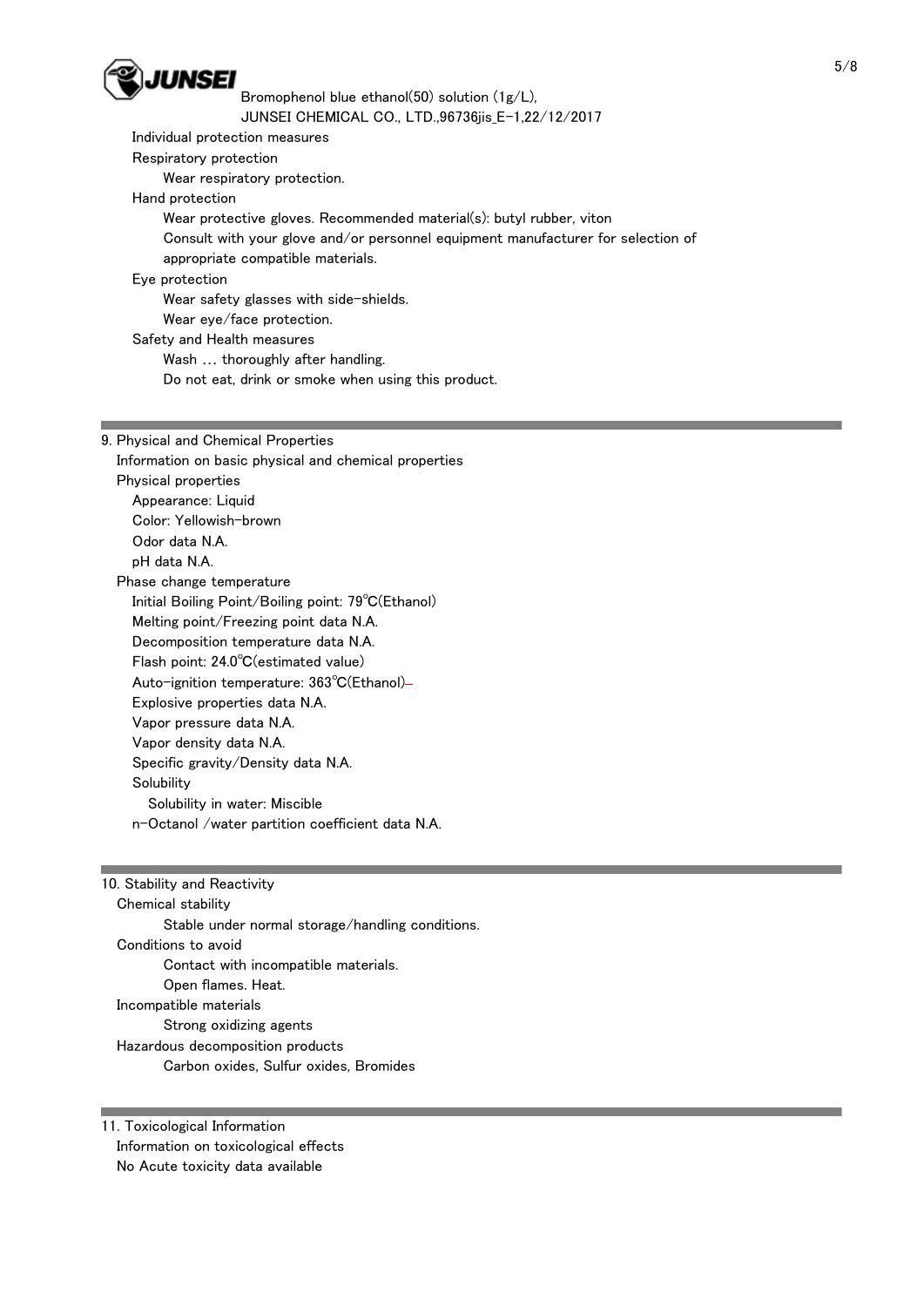

```
Bromophenol blue ethanol(50) solution (1g/L), 
                  JUNSEI CHEMICAL CO., LTD.,96736jis_E-1,22/12/2017 
Irritant properties 
  Serious eye damage /irritation 
       [GHS Cat. Japan, base data] 
       (Ethanol) 
       rabbit : moderate eye irritation recover within 7 days (ECETOC TR No.48(2), 1998et al) 
No Allergenic and sensitizing effects data available
```
No Mutagenic effects data available

**Carcinogenicity** 

[GHS Cat. Japan, base data]

(Ethanol)

cat.1A; ACGIH 7th, 2012; IARC, 2010

 IARC-Gr.1 : Carcinogenic to humans ACGIH-A3(2008) : Confirmed Animal Carcinogen with Unknown Relevance to Humans

Reproductive toxicity

[GHS Cat. Japan, base data]

(Ethanol) cat.1A; human : PATTY 6th, 2012

 Delayed and immediate effects and also chronic effects from short- and long-term exposure **STOT** 

```
 STOT-single exposure 
  [cat.3(resp. irrit.)] 
       [Japan published data] 
       (Ethanol) Respiratory tract irritation ( PATTY 6th, 2012 ) 
  [cat.3(drow./dizz.)] 
       [Japan published data] 
       (Ethanol) Narcosis ( PATTY 6th, 2012; SIDS, 2005 ) 
  STOT-repeated exposure 
  [cat.1] 
       [Japan published data] 
       (Ethanol) liver ( DFGOT vol.12, 1999 ) 
  [cat.2] 
       [Japan published data] 
       (Ethanol) CNS ( HSDB, Access on June 2013 ) 
No Aspiration hazard data available 
Additional data
```
There are no data available on the preparation itself.

```
12. Ecological Information 
 Ecotoxicity
  Aquatic toxicity 
    Aquatic acute toxicity component(s) data 
         [GHS Cat. Japan, base data] 
         (Ethanol) Algae(Chlorella) EC50=1000 mg/L/96hr (SIDS, 2005) 
    Aquatic chronic toxicity component(s) data 
         [GHS Cat. Japan, base data] 
         (Ethanol) Crustacea(Ceriodaphnia reticulata)NOEC=9.6 mg/L/10days (SIDS, 2005) 
  Water solubility 
         (Ethanol) 
         miscible (ICSC, 2000) 
  Persistence and degradability 
         (Ethanol) 
        Degrade rapidly[BOD Degradation : 89% (Registered chemicals data check & review, Japan,1993)]
  Bioaccumulative potential 
         (Ethanol) log Pow=-0.32 (ICSC, 2000)
```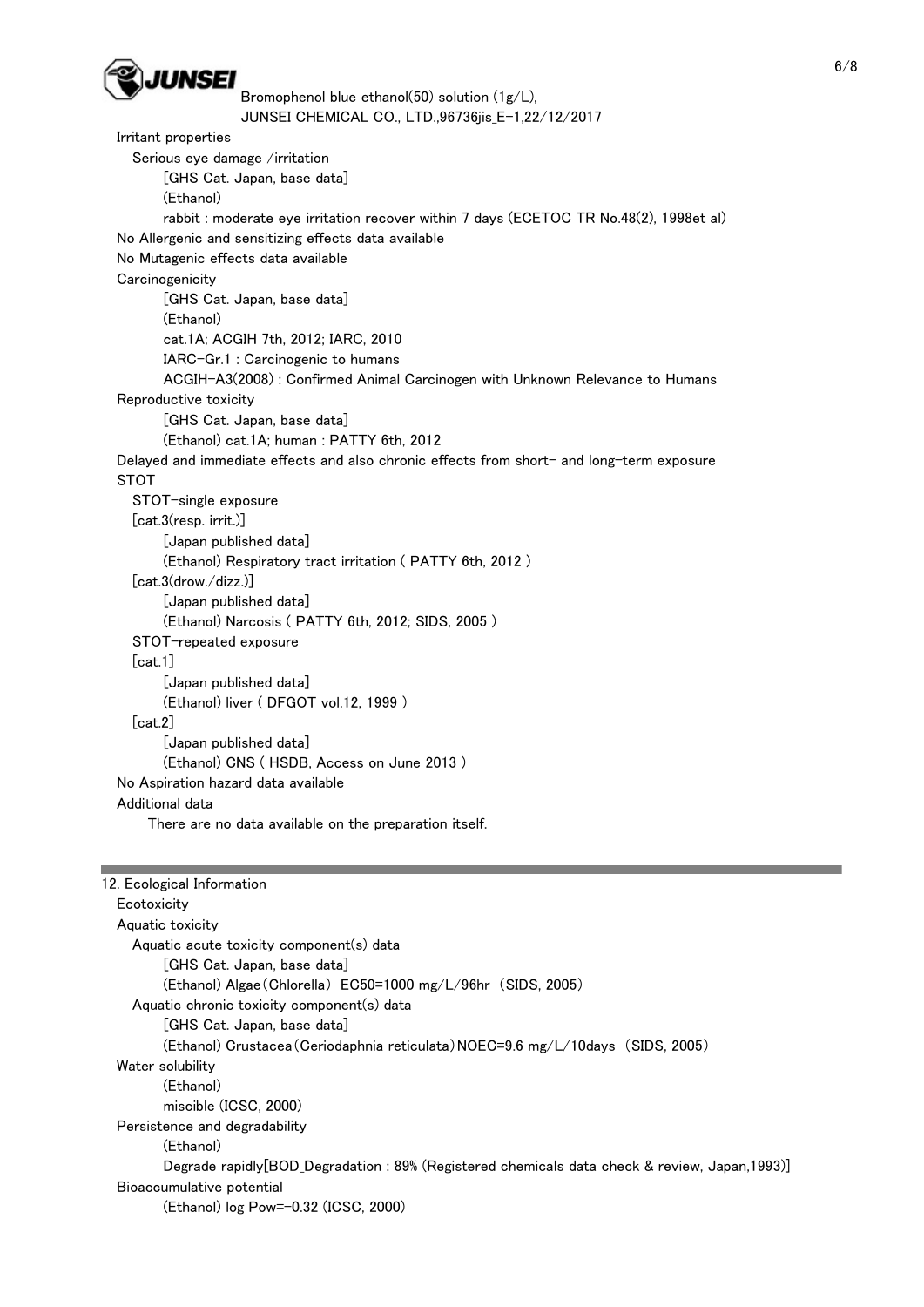

Additional information

There are no data available on the preparation itself.

13. Disposal considerations

Waste treatment methods

Dispose of contents/container in accordance with local/national regulation.

14. Transport Information UN No, UN CLASS UN number: 1170 UN proper shipping name: ETHANOL (ETHYL ALCOHOL) or ETHANOL SOLUTION (ETHYL ALCOHOL SOLUTION) Transport hazard class(es): 3 Packing group: III ERG GUIDE NO.: 127

## 15. Regulatory Information

 Safety, health and environmental regulations/legislation specific for the substance or mixture Transport in bulk according to Annex II of MARPOL73/78 and IBC Code

 Noxious Liquid ; Cat. Z Ethanol Non Noxious Liquid ; Cat. OS **Water** 

US major regulations

**TSCA** 

Ethanol; Bromophenol blue; Water

Other regulatory information

 We are not able to check up the regulatory information in regard to the substances in your country or region, therefore, we request this matter would be filled by your responsibility. Regulatory information with regard to this substance in your country or in your region should be examined by your own responsibility.

 Ensure this material in compliance with federal requirements and ensure conformity to local regulations.

## 16. Other information

GHS classification and labelling

Flam. Liq. 3: H226 Flammable liquid and vapor

Eye Irrit. 2B: H320 Causes eye irritation

Carc. 1A: H350 May cause cancer

Repr. 1A: H360 May damage fertility or the unborn child

STOT SE 3: H335 May cause respiratory irritation

STOT SE 3: H336 May cause drowsiness or dizziness

STOT RE 1: H372 Causes damage to organs (liver) through prolonged or repeated exposure

 STOT RE 2: H373 May cause damage to organs (central nervous system) through prolonged or repeated exposure

## Reference Book

 Globally Harmonized System of classification and labelling of chemicals, (5th ed., 2013), UN Recommendations on the TRANSPORT OF DANGEROUS GOODS 19th edit., 2015 UN Classification, labelling and packaging of substances and mixtures (table3-1 ECNO6182012) 2016 EMERGENCY RESPONSE GUIDEBOOK (US DOT)